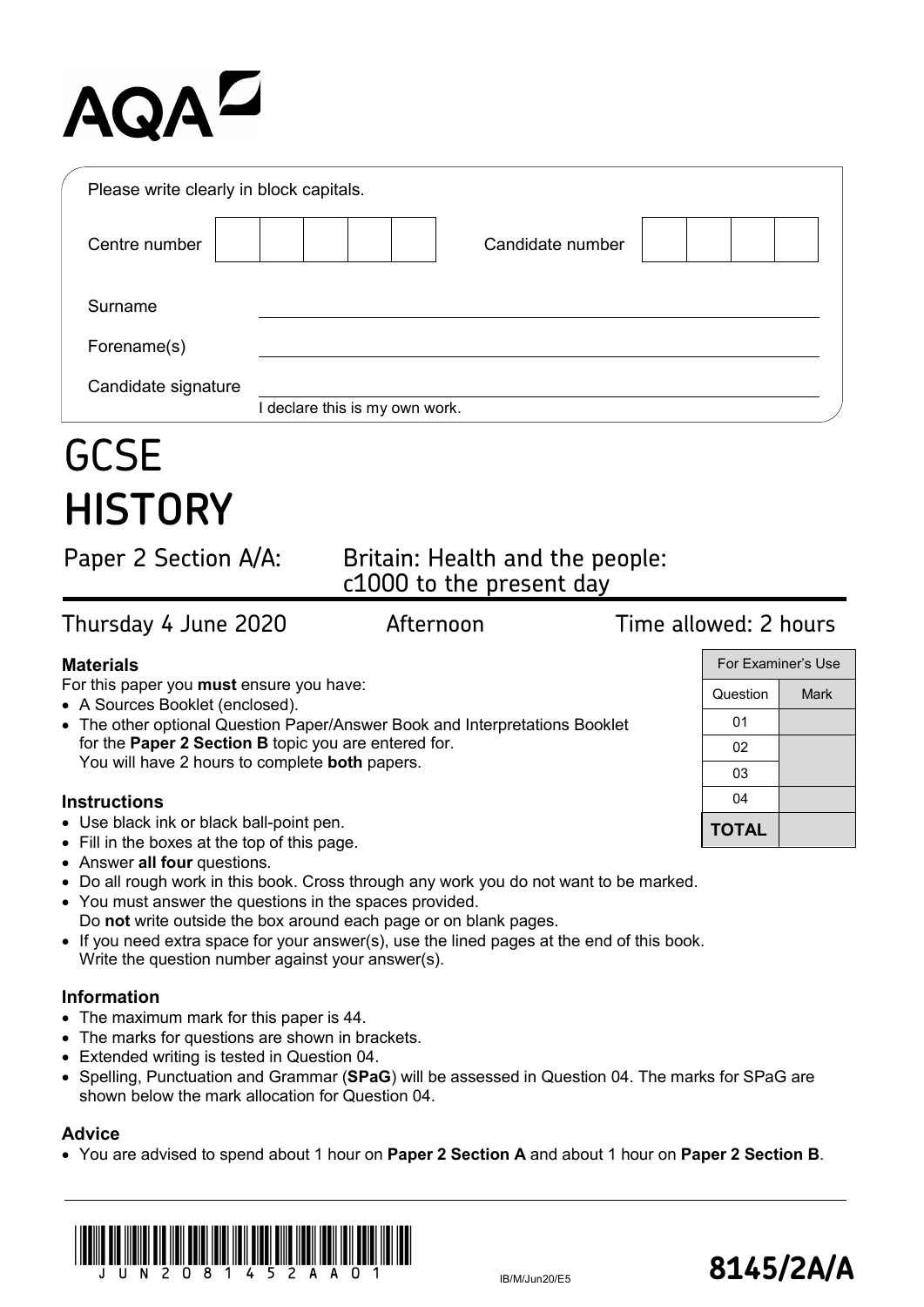|                            | Answer all four questions.                                                                            |           |
|----------------------------|-------------------------------------------------------------------------------------------------------|-----------|
|                            | Study Source A in the Sources Booklet.                                                                |           |
| $\mathbf 1$<br>$\mathbf 0$ | How useful is Source A to an historian studying surgery in the late 18th and early<br>19th centuries? |           |
|                            | Explain your answer using Source A and your contextual knowledge.                                     | [8 marks] |
|                            |                                                                                                       |           |
|                            |                                                                                                       |           |
|                            |                                                                                                       |           |
|                            |                                                                                                       |           |
|                            |                                                                                                       |           |
|                            |                                                                                                       |           |
|                            |                                                                                                       |           |
|                            |                                                                                                       |           |
|                            |                                                                                                       |           |
|                            |                                                                                                       |           |
|                            |                                                                                                       |           |
|                            |                                                                                                       |           |
|                            |                                                                                                       |           |
|                            |                                                                                                       |           |
|                            |                                                                                                       |           |
|                            |                                                                                                       |           |

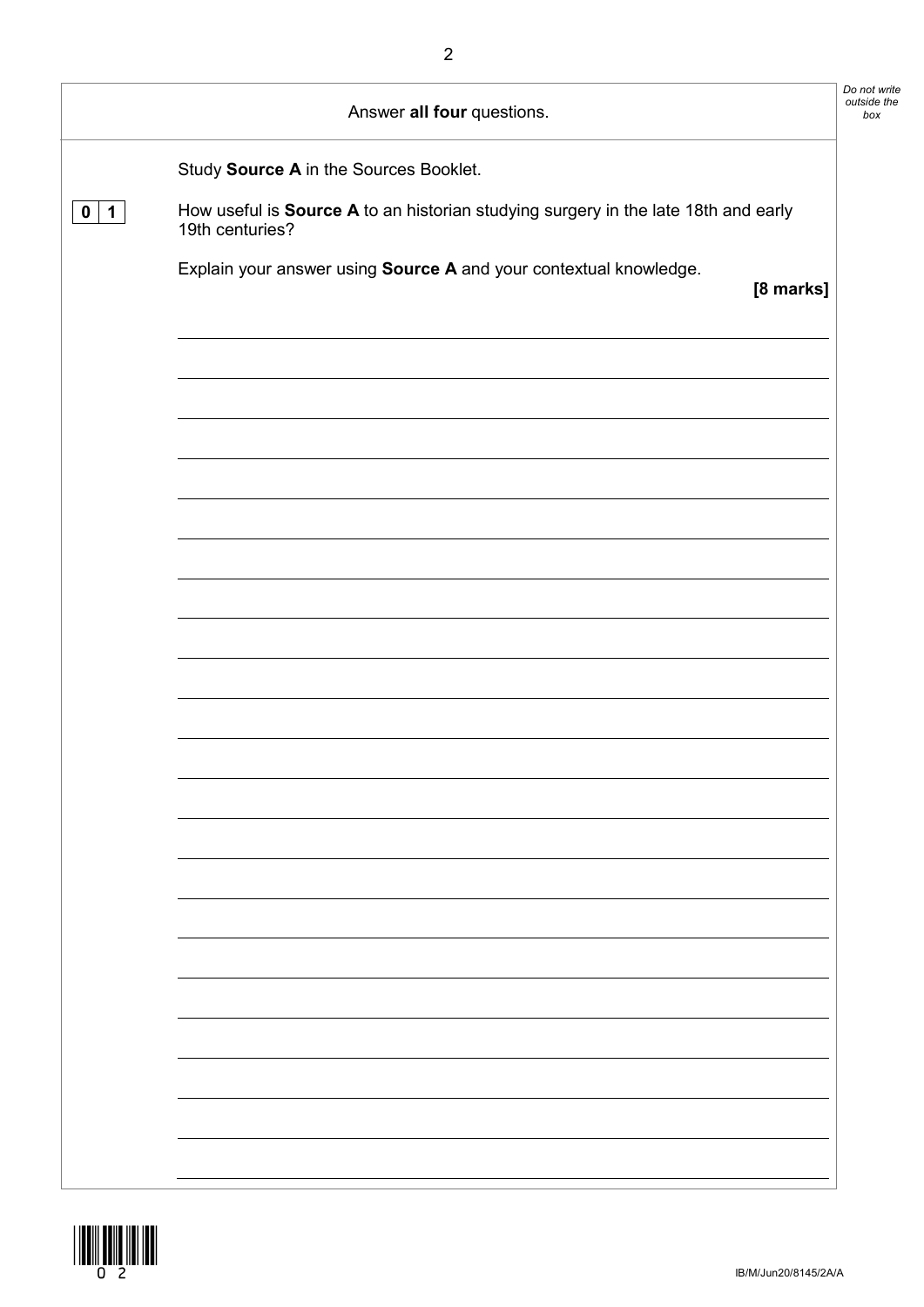| Extra space |  |
|-------------|--|
|             |  |
|             |  |
|             |  |
|             |  |
|             |  |
|             |  |
|             |  |
|             |  |
|             |  |
|             |  |
|             |  |
|             |  |
|             |  |
|             |  |
|             |  |

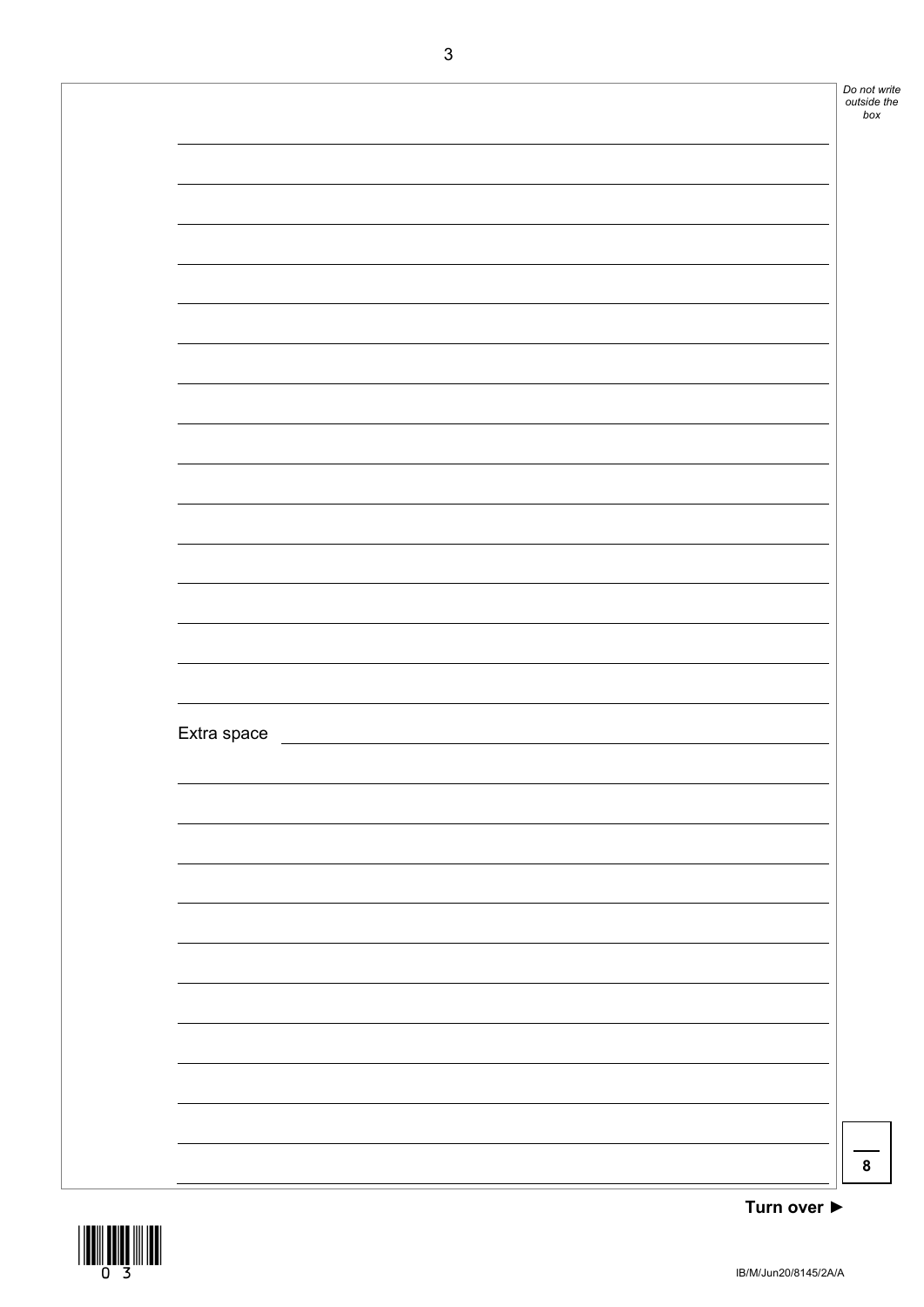| $2 \mid$<br>$\mathbf 0$ | Explain the significance of the creation of the National Health Service. | [8 marks] | Do not write<br>outside the<br>box |
|-------------------------|--------------------------------------------------------------------------|-----------|------------------------------------|
|                         |                                                                          |           |                                    |
|                         |                                                                          |           |                                    |
|                         |                                                                          |           |                                    |
|                         |                                                                          |           |                                    |
|                         |                                                                          |           |                                    |
|                         |                                                                          |           |                                    |
|                         |                                                                          |           |                                    |
|                         |                                                                          |           |                                    |
|                         |                                                                          |           |                                    |
|                         |                                                                          |           |                                    |
|                         |                                                                          |           |                                    |
|                         |                                                                          |           |                                    |
|                         |                                                                          |           |                                    |

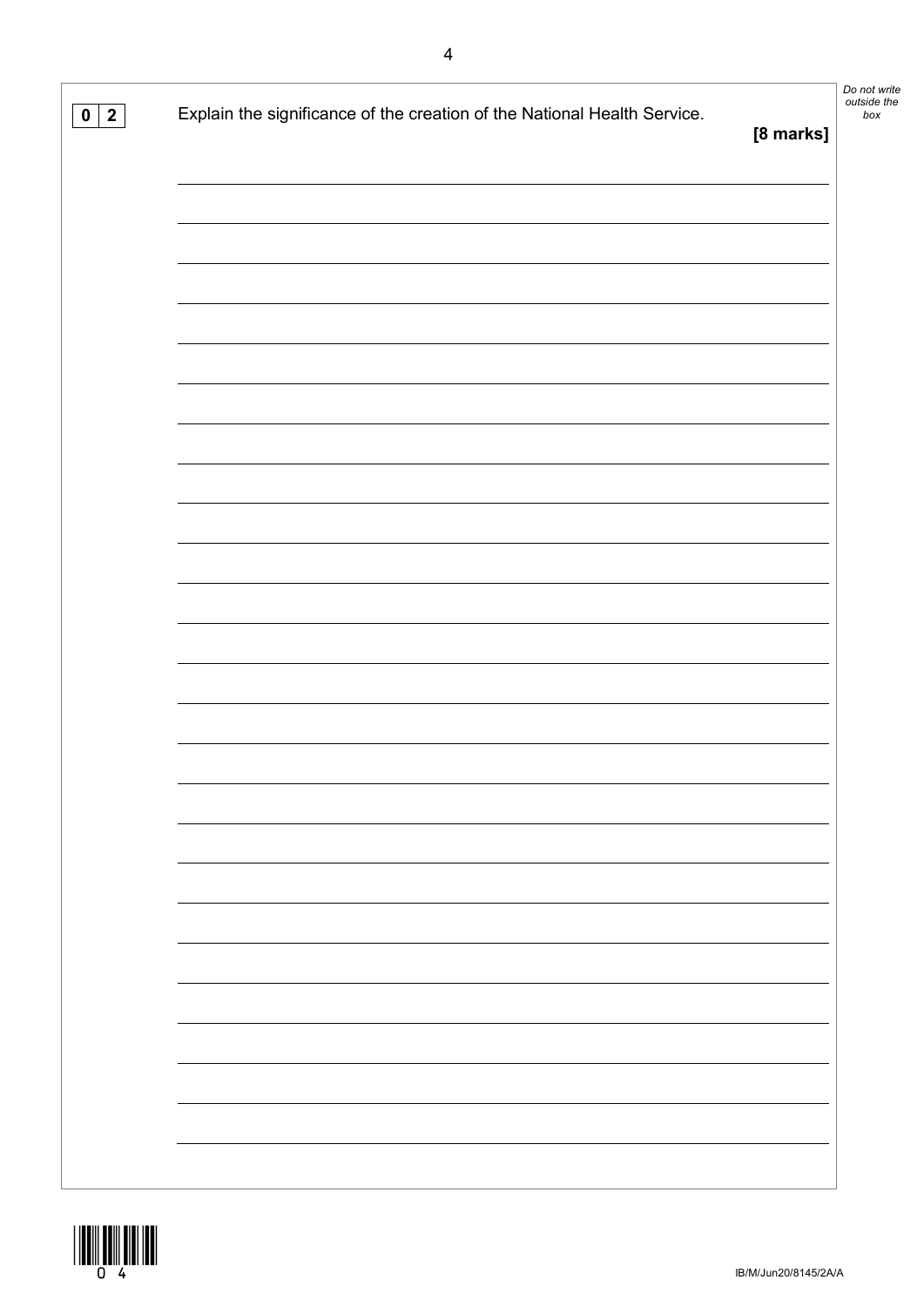| Extra space |  |  |
|-------------|--|--|
|             |  |  |
|             |  |  |
|             |  |  |
|             |  |  |
|             |  |  |
|             |  |  |
|             |  |  |
|             |  |  |
|             |  |  |
|             |  |  |
|             |  |  |



IB/M/Jun20/8145/2A/A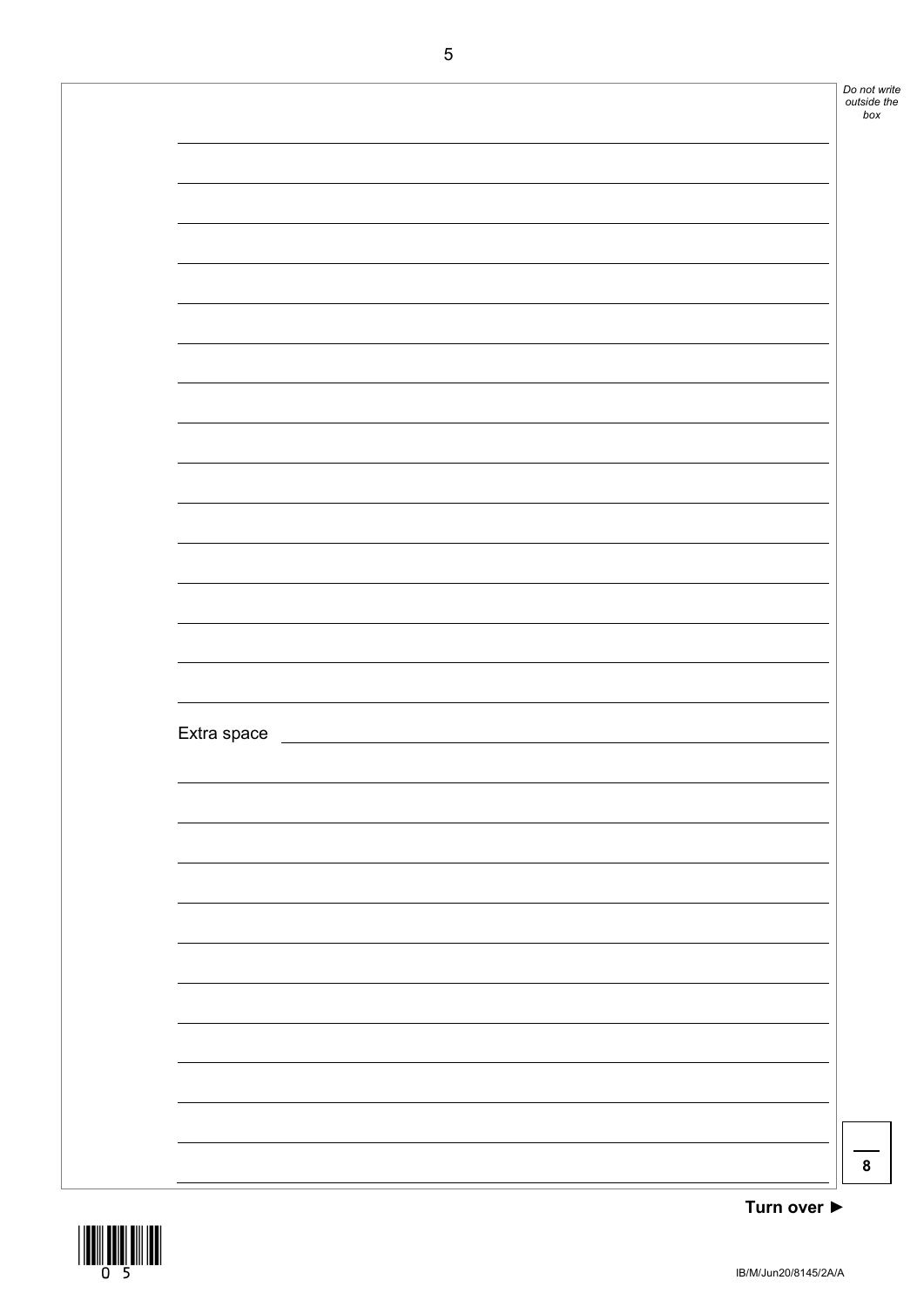| $3\phantom{a}$<br>$\mathbf 0$ | Explain two ways in which medieval hospitals and hospitals in the 18th century were<br>similar. | Do not write<br>outside the<br>box |
|-------------------------------|-------------------------------------------------------------------------------------------------|------------------------------------|
|                               | [8 marks]                                                                                       |                                    |
|                               |                                                                                                 |                                    |
|                               |                                                                                                 |                                    |
|                               |                                                                                                 |                                    |
|                               |                                                                                                 |                                    |
|                               |                                                                                                 |                                    |
|                               |                                                                                                 |                                    |
|                               |                                                                                                 |                                    |
|                               |                                                                                                 |                                    |
|                               |                                                                                                 |                                    |
|                               |                                                                                                 |                                    |
|                               |                                                                                                 |                                    |
|                               |                                                                                                 |                                    |
|                               |                                                                                                 |                                    |
|                               |                                                                                                 |                                    |
|                               |                                                                                                 |                                    |
|                               |                                                                                                 |                                    |
|                               |                                                                                                 |                                    |
|                               |                                                                                                 |                                    |
|                               |                                                                                                 |                                    |
|                               |                                                                                                 |                                    |
|                               |                                                                                                 |                                    |
|                               |                                                                                                 |                                    |
|                               |                                                                                                 |                                    |
|                               |                                                                                                 |                                    |
|                               |                                                                                                 |                                    |
|                               |                                                                                                 |                                    |

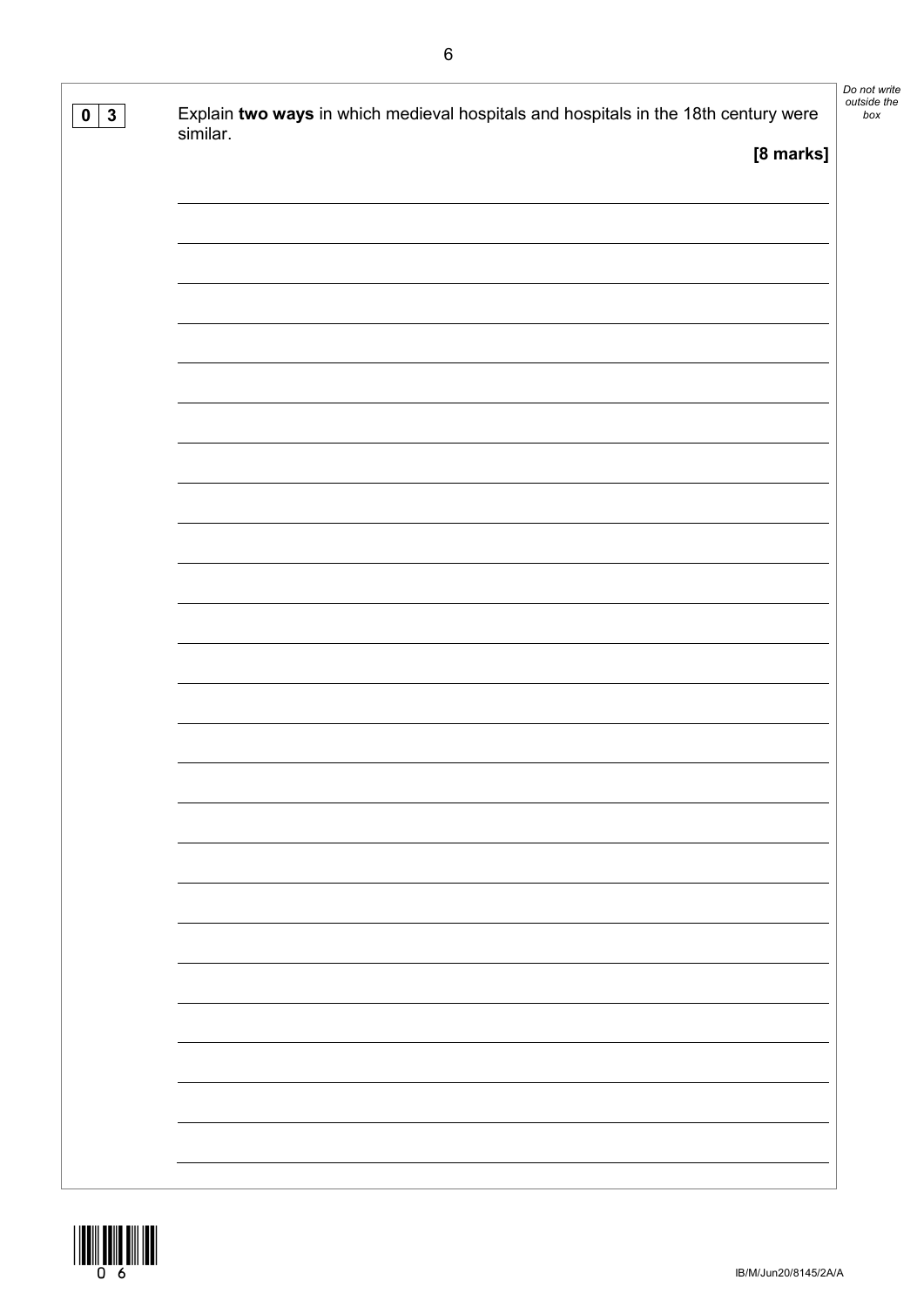| Extra space | <u> 1980 - Jan Barbara Barat, martin da basar da basar da basar da basar da basar da basar da basar da basar da b</u> |  |  |
|-------------|-----------------------------------------------------------------------------------------------------------------------|--|--|
|             |                                                                                                                       |  |  |
|             |                                                                                                                       |  |  |
|             |                                                                                                                       |  |  |
|             |                                                                                                                       |  |  |
|             |                                                                                                                       |  |  |
|             |                                                                                                                       |  |  |
|             |                                                                                                                       |  |  |
|             |                                                                                                                       |  |  |
|             |                                                                                                                       |  |  |
|             |                                                                                                                       |  |  |
|             |                                                                                                                       |  |  |
|             |                                                                                                                       |  |  |
|             |                                                                                                                       |  |  |
|             |                                                                                                                       |  |  |
|             |                                                                                                                       |  |  |
|             |                                                                                                                       |  |  |



*Do not write outside the*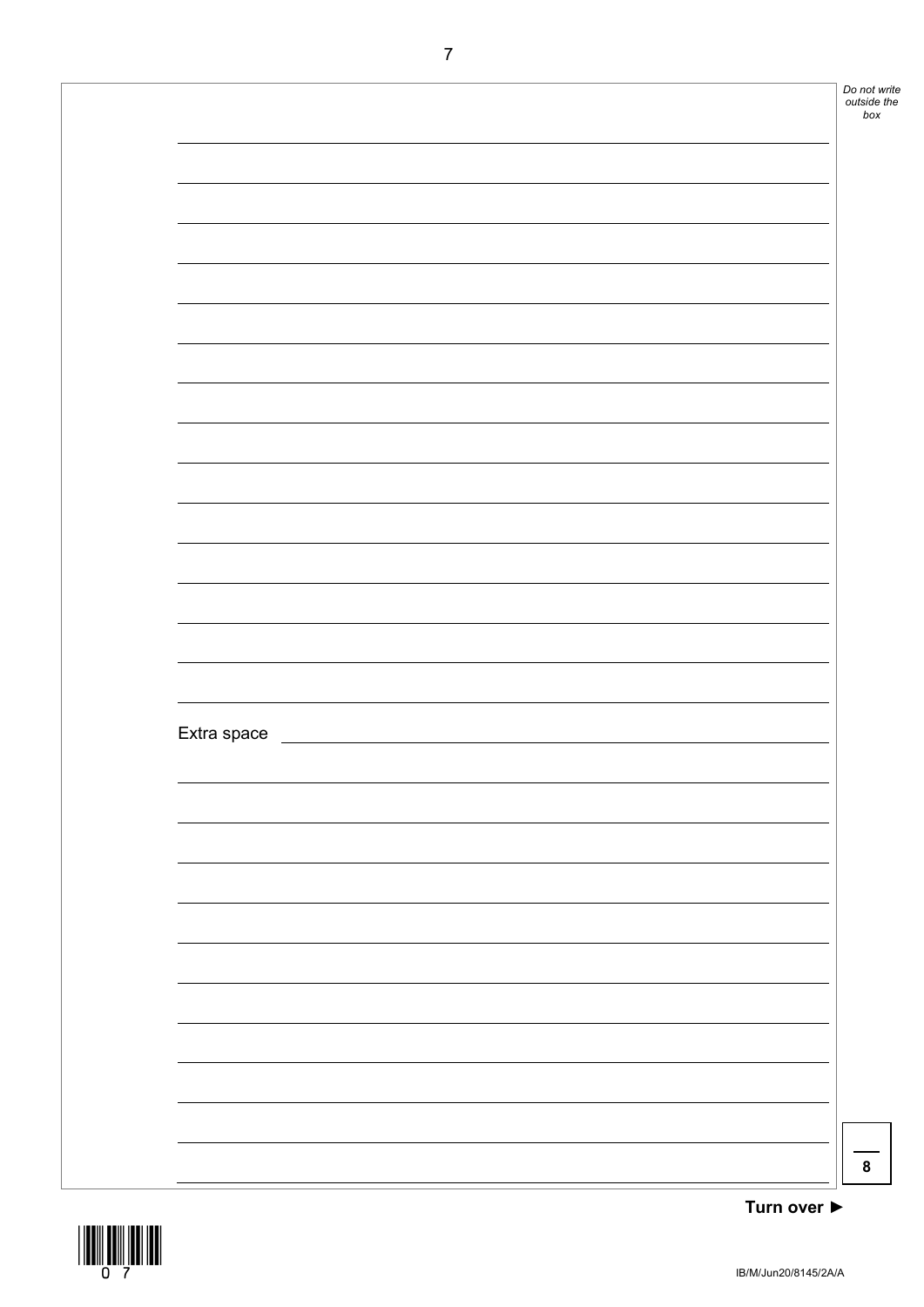| $\mathbf 0$<br>4 | Has science and technology been the main factor in improving the treatment of<br>disease?                           | Do not write<br>outside the<br>box |
|------------------|---------------------------------------------------------------------------------------------------------------------|------------------------------------|
|                  | Explain your answer with reference to science and technology and other factors.                                     |                                    |
|                  | Use a range of examples from across your study of Health and the people: c1000 to<br>the present day.<br>[16 marks] |                                    |
|                  | [SPaG 4 marks]                                                                                                      |                                    |
|                  |                                                                                                                     |                                    |
|                  |                                                                                                                     |                                    |
|                  |                                                                                                                     |                                    |
|                  |                                                                                                                     |                                    |
|                  |                                                                                                                     |                                    |
|                  |                                                                                                                     |                                    |
|                  |                                                                                                                     |                                    |
|                  |                                                                                                                     |                                    |
|                  |                                                                                                                     |                                    |
|                  |                                                                                                                     |                                    |
|                  |                                                                                                                     |                                    |
|                  |                                                                                                                     |                                    |
|                  |                                                                                                                     |                                    |
|                  |                                                                                                                     |                                    |
|                  |                                                                                                                     |                                    |
|                  |                                                                                                                     |                                    |

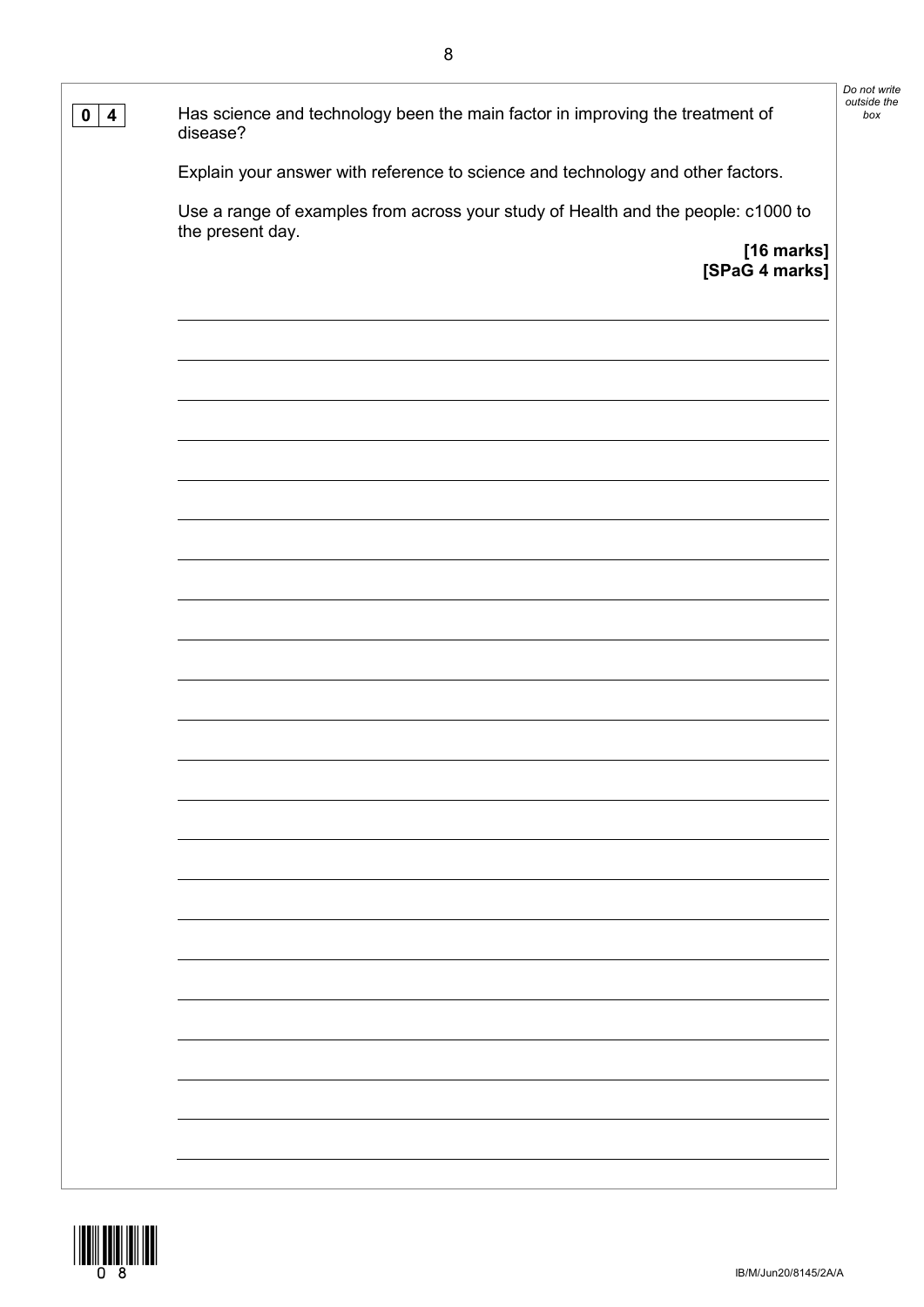



**Turn over ►**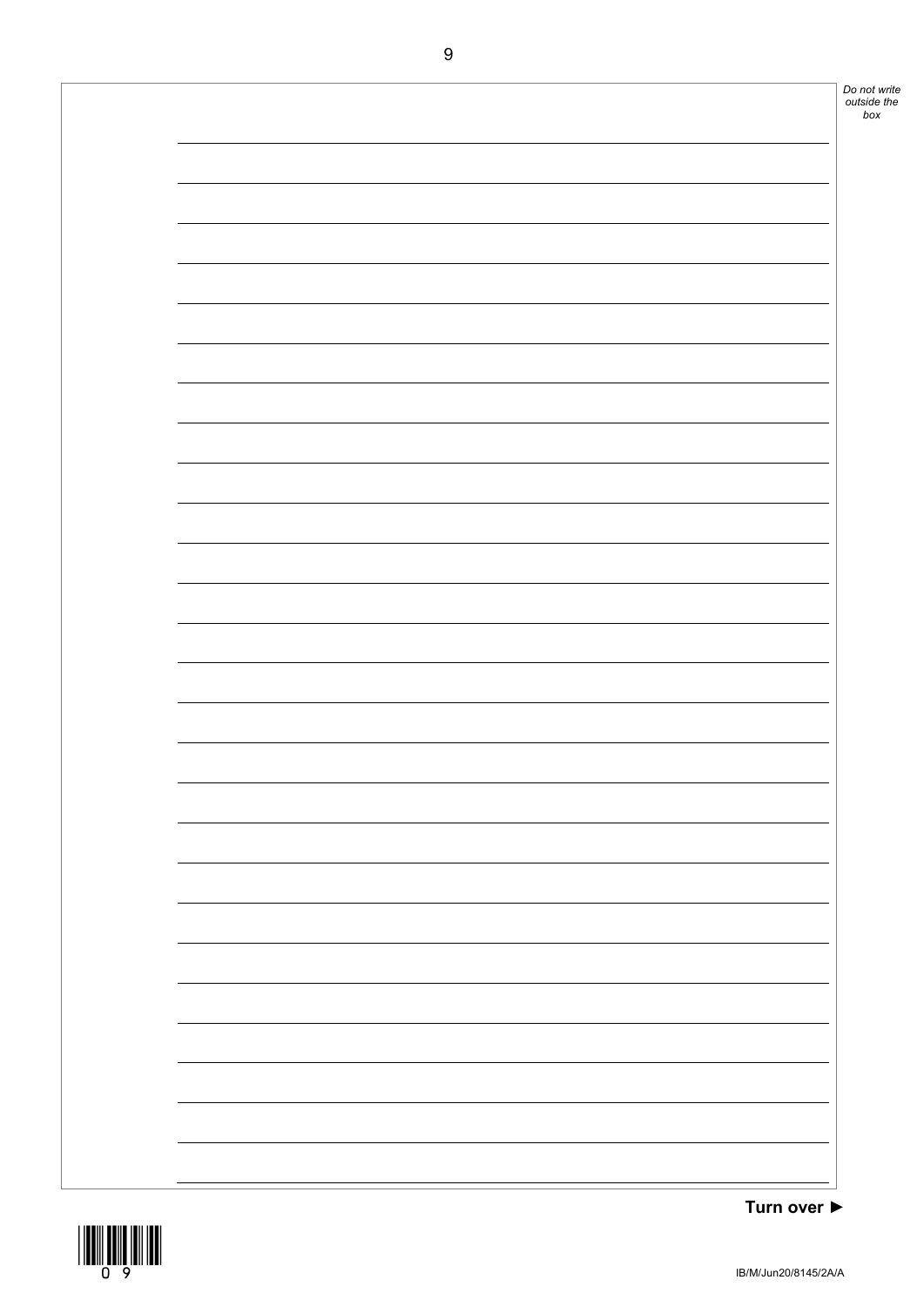

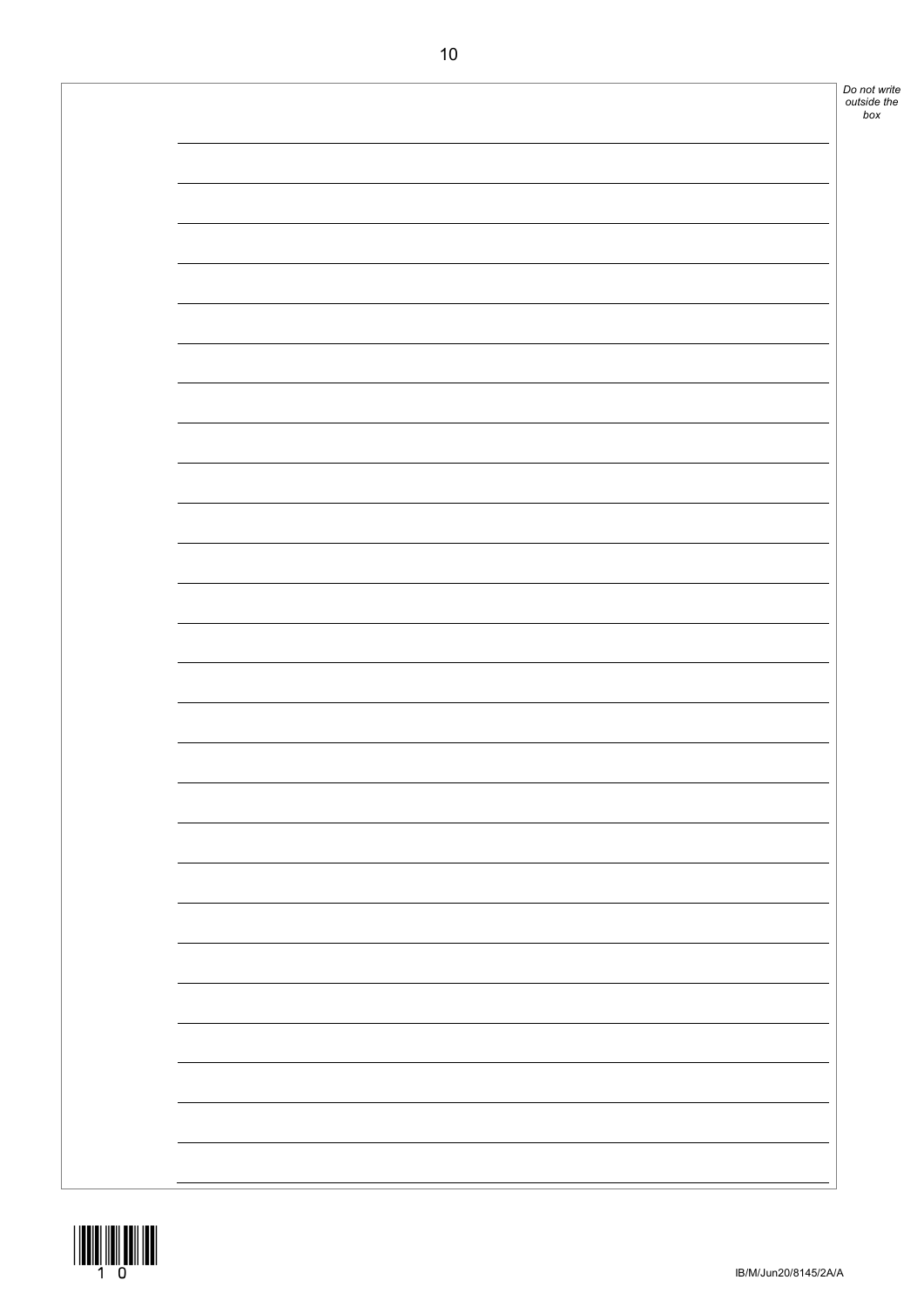|                         | 20 |
|-------------------------|----|
|                         |    |
|                         |    |
|                         |    |
| <b>END OF QUESTIONS</b> |    |
|                         |    |
|                         |    |



<u> 1980 - Johann Barn, mars ann an t-Amhain Aonaich an t-Aonaich an t-Aonaich an t-Aonaich an t-Aonaich an t-Aon</u>

Extra space \_\_\_

| Do not write |
|--------------|
| outside the  |
| box          |
|              |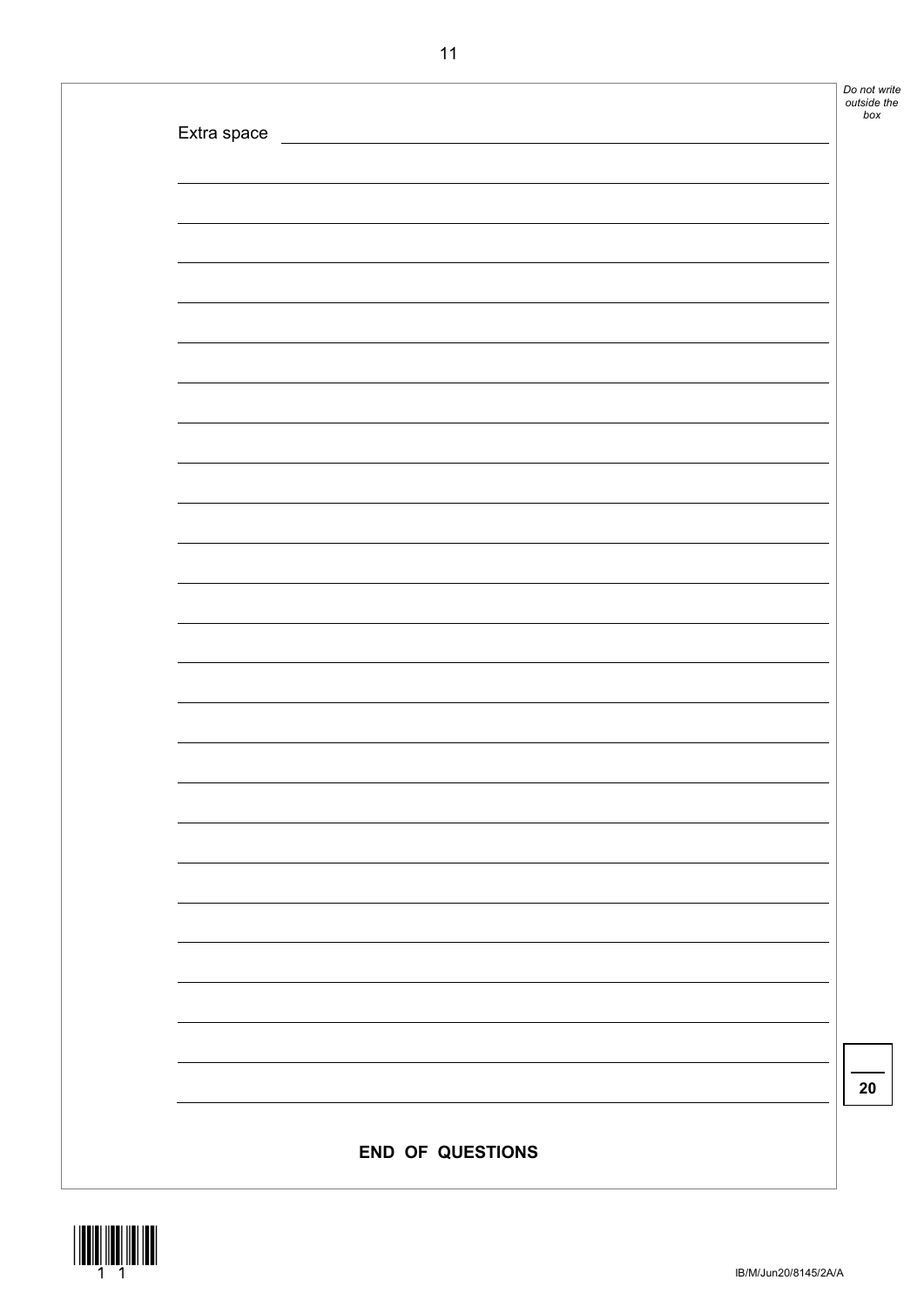

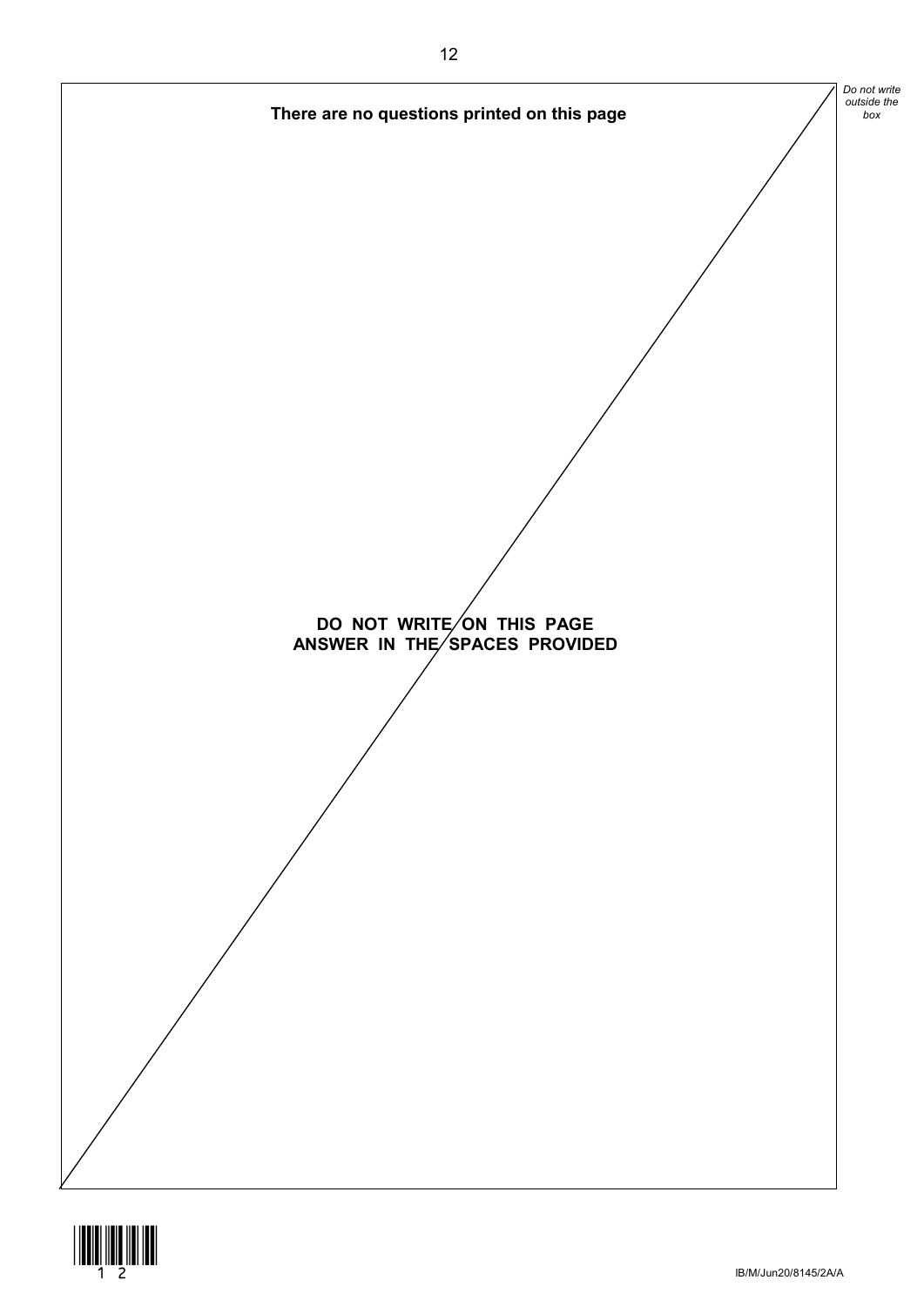|                    |                                                                                      | Do not write<br>outside the<br>box |  |
|--------------------|--------------------------------------------------------------------------------------|------------------------------------|--|
| Question<br>number | Additional page, if required.<br>Write the question numbers in the left-hand margin. |                                    |  |
|                    |                                                                                      |                                    |  |
|                    |                                                                                      |                                    |  |
|                    |                                                                                      |                                    |  |
|                    |                                                                                      |                                    |  |
|                    |                                                                                      |                                    |  |
|                    |                                                                                      |                                    |  |
|                    |                                                                                      |                                    |  |
|                    |                                                                                      |                                    |  |
|                    |                                                                                      |                                    |  |
|                    |                                                                                      |                                    |  |
|                    |                                                                                      |                                    |  |

| Question<br>number | Additional page, if required.<br>Write the question numbers in the left-hand margin. |
|--------------------|--------------------------------------------------------------------------------------|
|                    |                                                                                      |
|                    |                                                                                      |
|                    |                                                                                      |
|                    |                                                                                      |
|                    |                                                                                      |
|                    |                                                                                      |
|                    |                                                                                      |
|                    |                                                                                      |
|                    |                                                                                      |
|                    |                                                                                      |
|                    |                                                                                      |
|                    |                                                                                      |
|                    |                                                                                      |
|                    |                                                                                      |
|                    |                                                                                      |
|                    |                                                                                      |
|                    |                                                                                      |
|                    |                                                                                      |
|                    |                                                                                      |
|                    |                                                                                      |
|                    |                                                                                      |
|                    |                                                                                      |
|                    |                                                                                      |
|                    |                                                                                      |
|                    |                                                                                      |
|                    |                                                                                      |
|                    |                                                                                      |
|                    |                                                                                      |
|                    |                                                                                      |
|                    |                                                                                      |
|                    |                                                                                      |
|                    |                                                                                      |
|                    |                                                                                      |
|                    | <br>                                                                                 |
|                    |                                                                                      |
|                    |                                                                                      |
|                    |                                                                                      |
|                    |                                                                                      |
|                    |                                                                                      |
|                    |                                                                                      |
|                    |                                                                                      |
|                    |                                                                                      |
|                    |                                                                                      |
|                    |                                                                                      |
|                    |                                                                                      |
|                    |                                                                                      |
|                    | <br>                                                                                 |

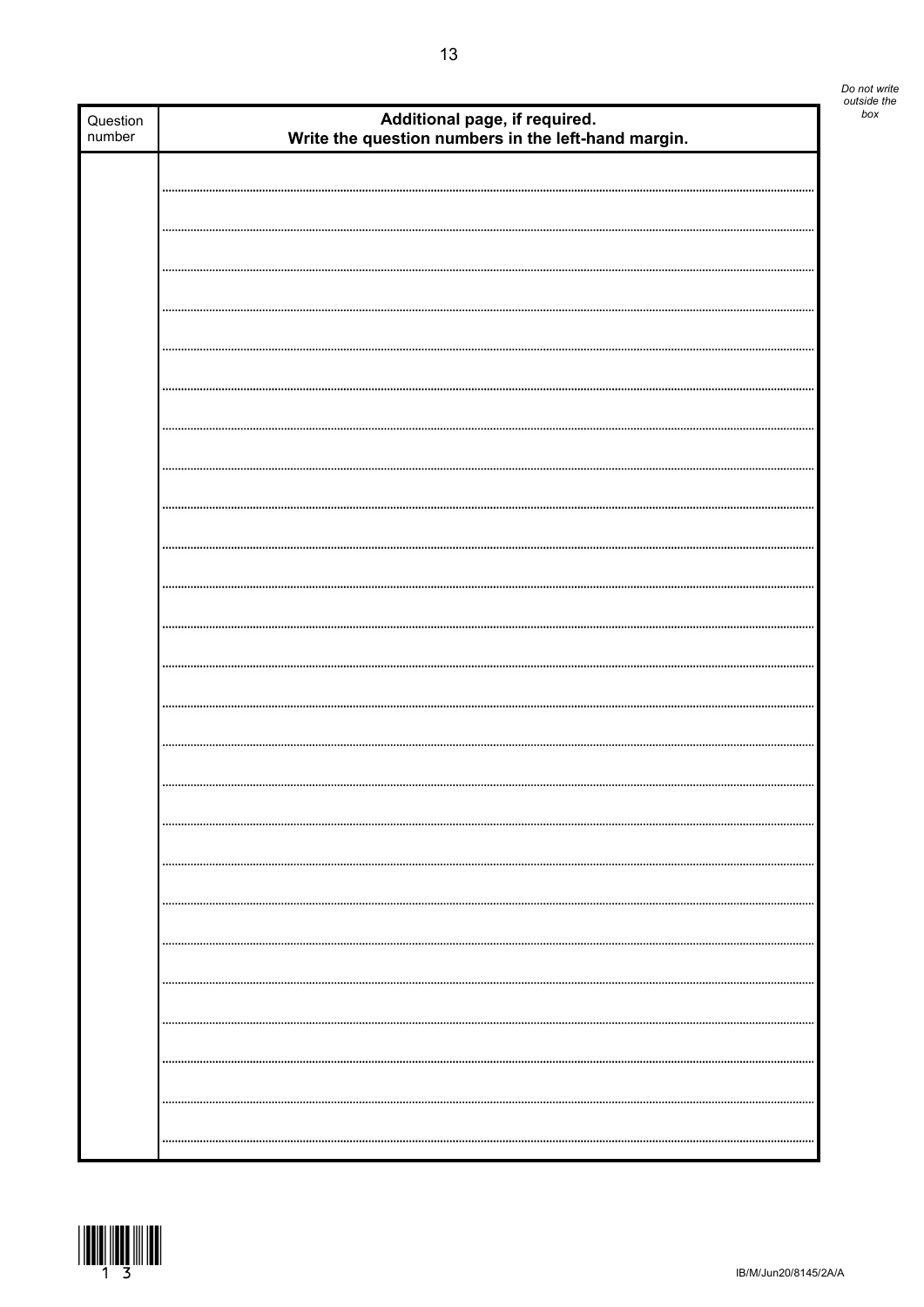| Question<br>number | Additional page, if required.<br>Write the question numbers in the left-hand margin. | box |
|--------------------|--------------------------------------------------------------------------------------|-----|
|                    |                                                                                      |     |
|                    |                                                                                      |     |
|                    |                                                                                      |     |
|                    |                                                                                      |     |
|                    |                                                                                      |     |
|                    |                                                                                      |     |
|                    |                                                                                      |     |
|                    |                                                                                      |     |
|                    |                                                                                      |     |
|                    |                                                                                      |     |
|                    |                                                                                      |     |
|                    |                                                                                      |     |
|                    |                                                                                      |     |
|                    |                                                                                      |     |
|                    |                                                                                      |     |
|                    |                                                                                      |     |
|                    |                                                                                      |     |
|                    |                                                                                      |     |
|                    |                                                                                      |     |
|                    |                                                                                      |     |
|                    |                                                                                      |     |
|                    |                                                                                      |     |
|                    |                                                                                      |     |
|                    |                                                                                      |     |
|                    |                                                                                      |     |
|                    |                                                                                      |     |
|                    |                                                                                      |     |
|                    |                                                                                      |     |
|                    |                                                                                      |     |
|                    |                                                                                      |     |
|                    |                                                                                      |     |
|                    |                                                                                      |     |
|                    |                                                                                      |     |
|                    |                                                                                      |     |
|                    |                                                                                      |     |
|                    |                                                                                      |     |
|                    |                                                                                      |     |
|                    | <br>                                                                                 |     |
|                    |                                                                                      |     |



*Do not write outside the*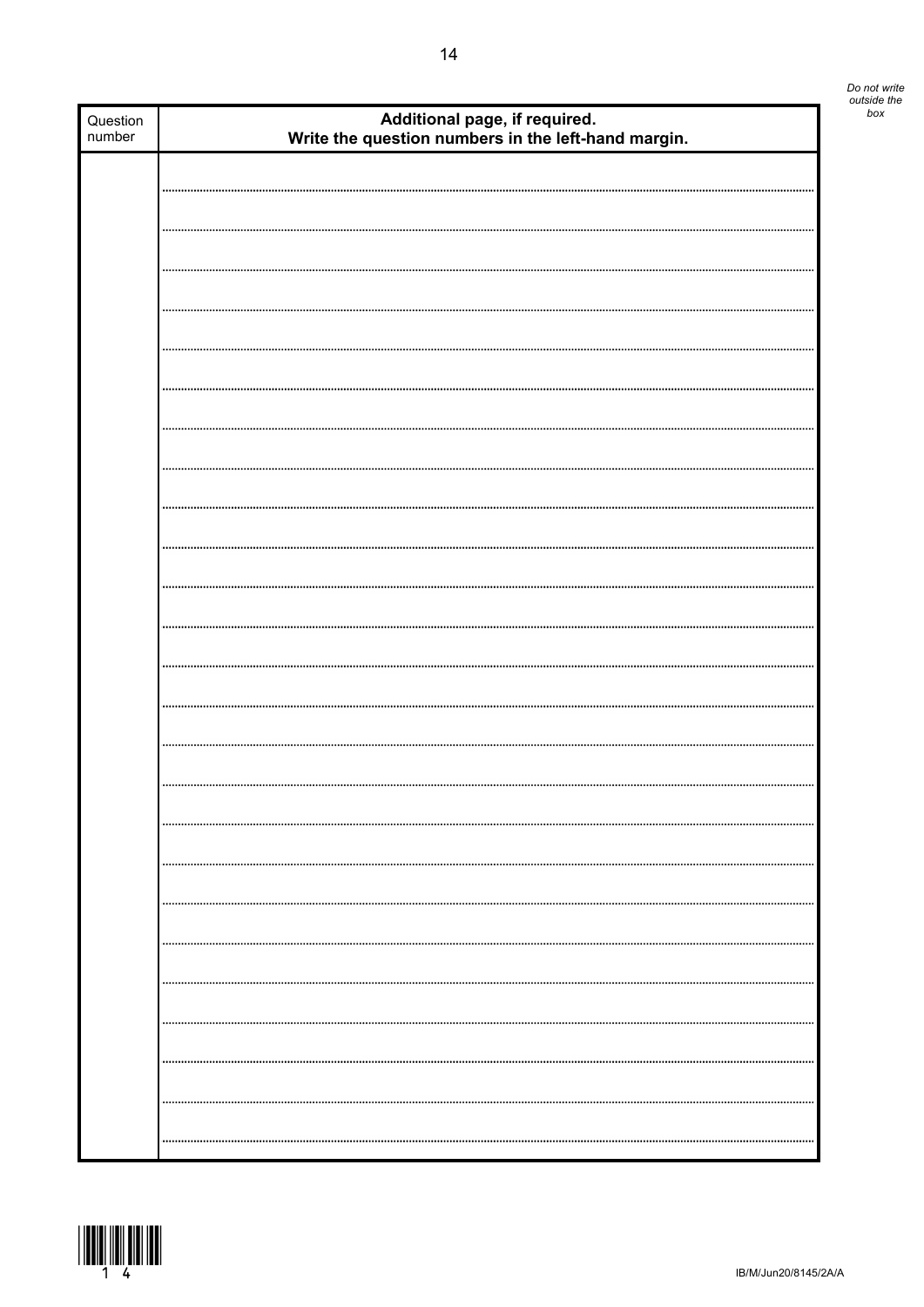|                    | Do not write<br>outside the |
|--------------------|-----------------------------|
| I.<br>hand margin. | box                         |
|                    |                             |
|                    |                             |
|                    |                             |
|                    |                             |

| Question |                                                                                      |
|----------|--------------------------------------------------------------------------------------|
| number   | Additional page, if required.<br>Write the question numbers in the left-hand margin. |
|          |                                                                                      |
|          |                                                                                      |
|          |                                                                                      |
|          |                                                                                      |
|          |                                                                                      |
|          |                                                                                      |
|          |                                                                                      |
|          |                                                                                      |
|          |                                                                                      |
|          |                                                                                      |
|          |                                                                                      |
|          |                                                                                      |
|          |                                                                                      |
|          |                                                                                      |
|          |                                                                                      |
|          |                                                                                      |
|          |                                                                                      |
|          |                                                                                      |
|          |                                                                                      |
|          |                                                                                      |
|          |                                                                                      |
|          |                                                                                      |
|          |                                                                                      |
|          |                                                                                      |
|          |                                                                                      |
|          |                                                                                      |
|          |                                                                                      |
|          |                                                                                      |
|          |                                                                                      |
|          |                                                                                      |
|          |                                                                                      |
|          |                                                                                      |
|          |                                                                                      |
|          |                                                                                      |
|          |                                                                                      |
|          |                                                                                      |
|          |                                                                                      |
|          |                                                                                      |
|          |                                                                                      |
|          |                                                                                      |
|          |                                                                                      |
|          |                                                                                      |
|          |                                                                                      |
|          |                                                                                      |
|          |                                                                                      |
|          |                                                                                      |
|          |                                                                                      |
|          |                                                                                      |
|          |                                                                                      |
|          |                                                                                      |
|          |                                                                                      |
|          |                                                                                      |
|          |                                                                                      |